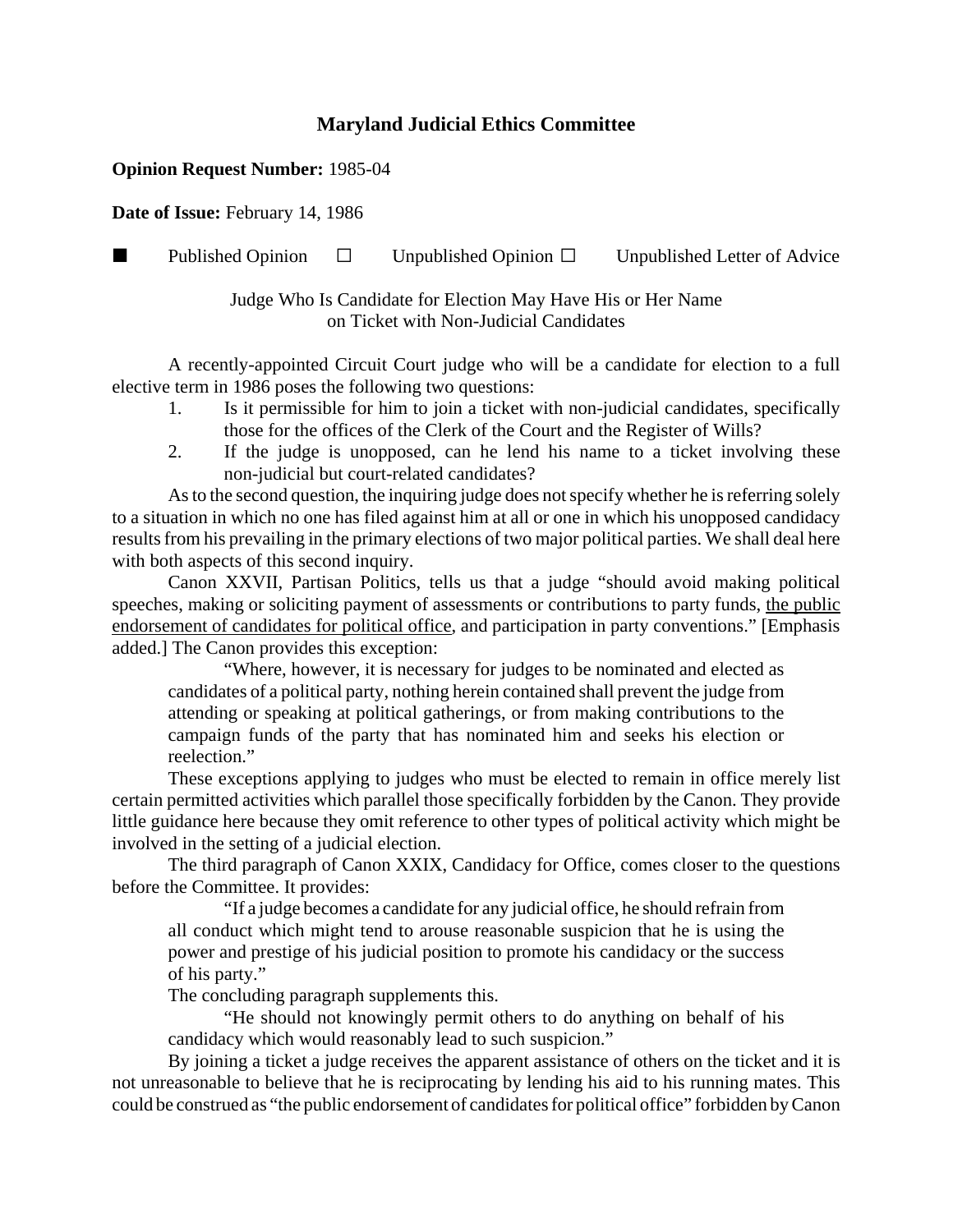## **Maryland Judicial Ethics Committee**

**Opinion Request Number:** 1985-04

**Date of Issue:** February 14, 1986

Published Opinion  $\Box$  Unpublished Opinion  $\Box$  Unpublished Letter of Advice Page 2 of 3

XXVII and not included among the exception for judges who have to run to keep their seats. Also, since candidates on most tickets are of the same party, a judge might also be subject to running afoul of Canon XXIX by "using the power and prestige of his judicial position" to promote not only his own candidacy, but also "the success of his party."

[\[Opinion Request No. 1974-03\],](http://www.mdcourts.gov/ethics/pdfs/1974-03.pdf) dated 25 April 1974, deals with the propriety of several judges who are engaged in a united campaign for retention in office speaking and working for the election of each other. The concluding paragraph of the Opinion sums up the considerations which led to the Committee's opinion that a ticket of sitting judges was permissible.

"The evil which the Canon seeks to avoid is 'the inevitable ... suspicion of being warped by political bias [which] will attach to a judge who becomes the active promoter of the interests of one political party as against another.' It is difficult to perceive how endorsement by one judicial candidate of another or any similar cooperative effort within the bounds of Rule 9 [...] and Canon XXIX would give rise to suspicion of political bias. Furthermore, it has long been the custom where more than one judge in a jurisdiction is seeking election or reelection to judicial office to conduct a combined campaign usually as 'sitting judges.' The propriety of the sitting judge principle has been recognized by the Court of Appeals. Smith v. Higinbothom, 187 Md. 115. There is no evidence that the Maryland Judicial Conference which proposed the Canons of Ethics, or the Court of Appeals which promulgated Rule 1231 incorporating the Canons, intended to proscribe this long-standing practice. Of course, as you suggest, public endorsement of political candidates for other than judicial office would be improper." [Emphasis added.]

In a related vein, [\[Opinion Request No. 1975-08\],](http://www.mdcourts.gov/ethics/pdfs/1975-08.pdf) 7 July 1975, in answering a question as to whether a judge has the right to make campaign contributions in the support of a particular individual, whether or not the judge was a candidate for election, the Committee concluded that the "broad prohibition against political activity contained in Maryland Canon XXVII and the thrust of Maryland Rules 3, 4 and 9, which limits a judge's political activity to the support of his own candidacy, preclude a judge from making contributions in support of the political candidacy of another, and from publicly endorsing a candidate for election to office, whether judicial or non-judicial." [Emphasis added.]

But although the general thrust of Canon 7 of the American Bar Association Code of Judicial Conduct, adopted on 16 August 1972, is similar to that of our present Canons XXVII and XXIX, the commentary following ABA Canon 7.A(1)(c) says, "A candidate does not publicly endorse another candidate for public office by having his name appear on the same ticket." This dispensation is in accord with the practice in some Maryland jurisdictions where it has long been customary for judicial candidates, be they sitting judges or candidates challenging sitting judges, to allow their names to be placed on tickets endorsed by political clubs and organizations.

It is unrealistic and unfair to shackle a judge who must stand for election to retain his office with prohibitions which do not apply to those seeking to unseat him. This principle was recognized in [Opinion Request Nos. 1977-07 (unpublished)], 28 November 1977, adopting a "rule of